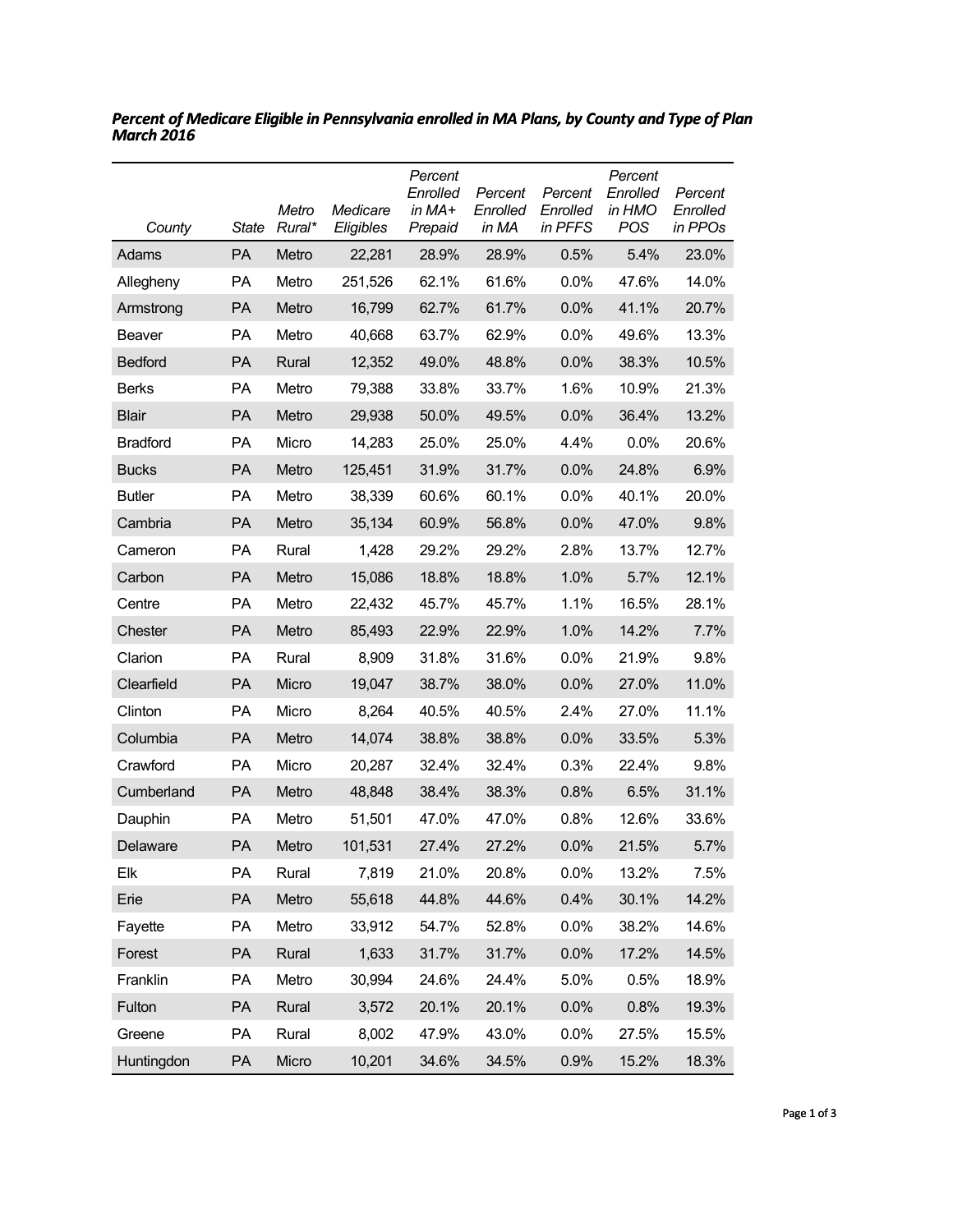| County         | State     | Metro<br>Rural* | Medicare<br>Eligibles | Percent<br>Enrolled<br>in MA+<br>Prepaid | Percent<br>Enrolled<br>in MA | Percent<br>Enrolled<br>in PFFS | Percent<br>Enrolled<br>in HMO<br><b>POS</b> | Percent<br>Enrolled<br>in PPOs |
|----------------|-----------|-----------------|-----------------------|------------------------------------------|------------------------------|--------------------------------|---------------------------------------------|--------------------------------|
| Indiana        | PA        | Micro           | 18,079                | 60.1%                                    | 57.6%                        | 0.0%                           | 43.2%                                       | 14.4%                          |
| Jefferson      | PA        | Rural           | 10,668                | 37.6%                                    | 37.3%                        | 0.6%                           | 29.7%                                       | 7.0%                           |
| Juniata        | <b>PA</b> | Rural           | 5,248                 | 42.6%                                    | 42.6%                        | 1.3%                           | 26.2%                                       | 15.1%                          |
| Lackawanna     | <b>PA</b> | Metro           | 49,695                | 26.3%                                    | 26.1%                        | 0.9%                           | 16.1%                                       | 9.1%                           |
| Lancaster      | <b>PA</b> | Metro           | 102,037               | 37.1%                                    | 37.0%                        | 0.5%                           | 7.0%                                        | 29.6%                          |
| Lawrence       | <b>PA</b> | Micro           | 21,897                | 57.4%                                    | 56.8%                        | 0.0%                           | 41.1%                                       | 15.8%                          |
| Lebanon        | <b>PA</b> | Metro           | 29,537                | 38.9%                                    | 38.8%                        | 2.5%                           | 6.3%                                        | 30.0%                          |
| Lehigh         | <b>PA</b> | Metro           | 68,947                | 31.3%                                    | 31.2%                        | 0.0%                           | 11.4%                                       | 19.8%                          |
| Luzerne        | <b>PA</b> | Metro           | 71,993                | 24.3%                                    | 24.3%                        | 1.2%                           | 13.6%                                       | 9.5%                           |
| Lycoming       | PA        | Metro           | 25,067                | 31.1%                                    | 30.8%                        | 1.2%                           | 17.4%                                       | 12.2%                          |
| McKean         | <b>PA</b> | Micro           | 9,876                 | 21.6%                                    | 21.6%                        | 0.0%                           | 9.9%                                        | 11.8%                          |
| Mercer         | <b>PA</b> | Metro           | 28,049                | 46.5%                                    | 46.5%                        | 0.0%                           | 36.1%                                       | 10.4%                          |
| Mifflin        | <b>PA</b> | Micro           | 11,205                | 40.8%                                    | 40.8%                        | 0.7%                           | 30.0%                                       | 10.1%                          |
| Monroe         | <b>PA</b> | Metro           | 30,859                | 18.4%                                    | 18.4%                        | 0.0%                           | 9.0%                                        | 9.4%                           |
| Montgomery     | <b>PA</b> | Metro           | 152,198               | 26.8%                                    | 26.8%                        | $0.0\%$                        | 20.0%                                       | 6.8%                           |
| Montour        | PA        | Metro           | 4,172                 | 46.5%                                    | 45.9%                        | 0.5%                           | 40.7%                                       | 4.7%                           |
| Northampton    | <b>PA</b> | Metro           | 63,446                | 26.6%                                    | 26.5%                        | $0.0\%$                        | 8.8%                                        | 17.6%                          |
| Northumberland | <b>PA</b> | Micro           | 22,117                | 34.1%                                    | 33.9%                        | 0.7%                           | 25.9%                                       | 7.3%                           |
| Perry          | <b>PA</b> | Metro           | 9,385                 | 44.9%                                    | 44.9%                        | 1.3%                           | 9.0%                                        | 34.6%                          |
| Philadelphia   | <b>PA</b> | Metro           | 249,835               | 43.3%                                    | 42.9%                        | 0.0%                           | 39.0%                                       | 3.8%                           |
| Pike           | <b>PA</b> | Metro           | 13,311                | 10.9%                                    | 10.9%                        | $0.0\%$                        | 3.7%                                        | 7.3%                           |
| Potter         | <b>PA</b> | Rural           | 4,375                 | 28.3%                                    | 28.3%                        | 1.4%                           | 6.2%                                        | 20.6%                          |
| Schuylkill     | PA        | Micro           | 34,261                | 27.4%                                    | 27.4%                        | $0.0\%$                        | 14.0%                                       | 13.3%                          |
| Snyder         | PA        | Micro           | 8,103                 | 41.1%                                    | 41.1%                        | 0.8%                           | 32.2%                                       | 8.1%                           |
| Somerset       | PA        | Micro           | 18,533                | 57.2%                                    | 55.9%                        | 0.0%                           | 45.7%                                       | 10.2%                          |
| Sullivan       | PA        | Rural           | 1,790                 | 26.6%                                    | 26.6%                        | 1.6%                           | 9.7%                                        | 15.3%                          |
| Susquehanna    | PA        | Rural           | 9,945                 | 20.9%                                    | 20.9%                        | 2.8%                           | 7.7%                                        | 10.4%                          |
| Tioga          | PA        | Rural           | 10,083                | 23.9%                                    | 23.9%                        | 3.0%                           | 2.4%                                        | 18.5%                          |
| Union          | PA        | Micro           | 7,914                 | 35.5%                                    | 35.5%                        | 0.0%                           | 25.2%                                       | 10.3%                          |
| Venango        | PA        | Micro           | 13,707                | 37.2%                                    | 37.2%                        | 0.0%                           | 25.7%                                       | 11.5%                          |
| Warren         | PA        | Micro           | 9,958                 | 22.4%                                    | 22.4%                        | 0.0%                           | 8.9%                                        | 13.5%                          |

*Percent of Medicare Eligible in Pennsylvania enrolled in MA Plans, by County and Type of Plan March 2016*